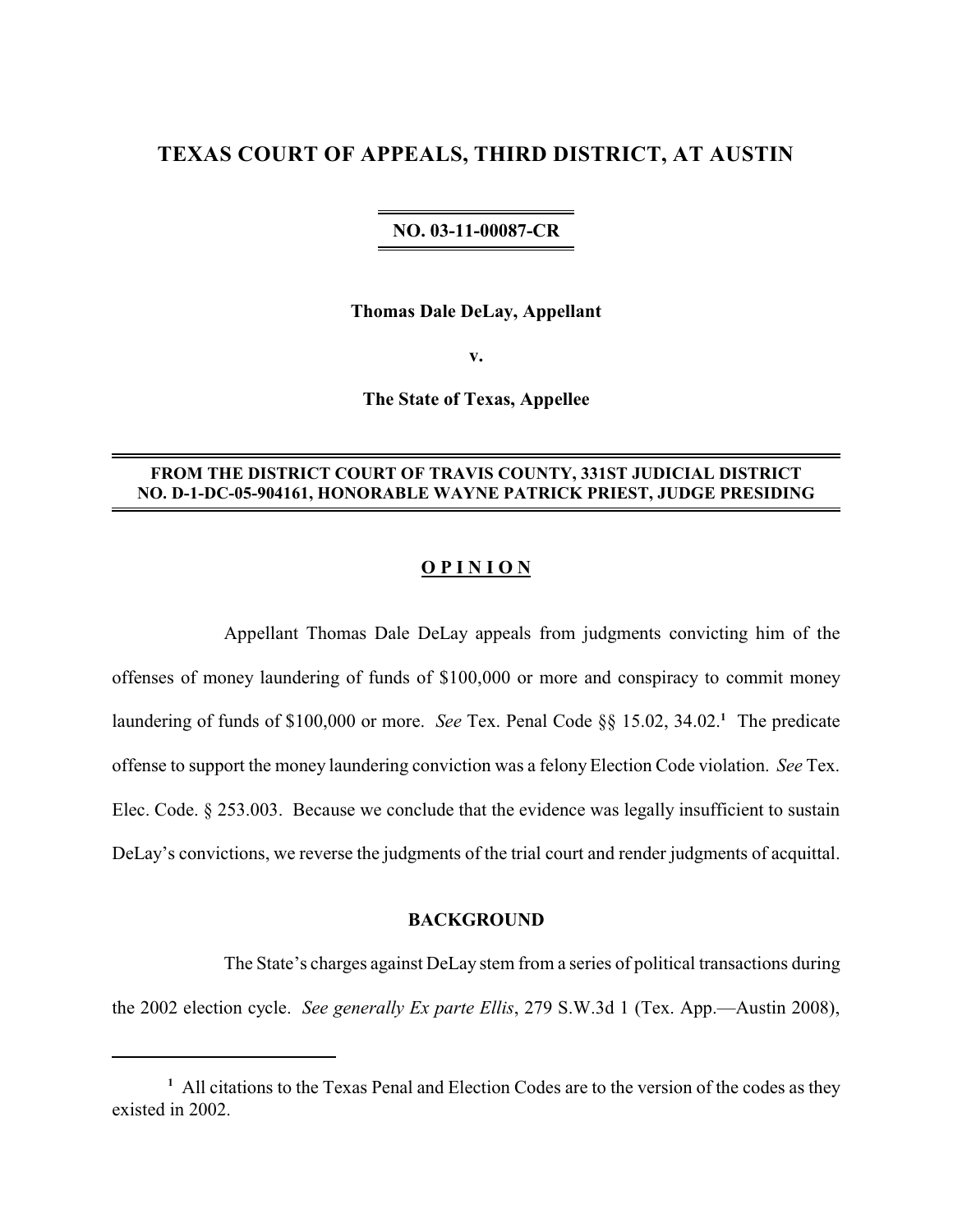*aff'd*, 309 S.W.3d 71 (Tex. Crim. App. 2010) (describing factual basis of indictments against defendants). Texans for a Republican Majority (TRMPAC), a Texas general-purpose political committee, received donations from corporations in excess of \$190,000.<sup>2</sup> See Tex. Elec. Code § 251.001(14) (defining general-purpose committee). Out of its bank account in which it deposited the corporate funds, TRMPAC issued a check to the Republican National State Elections Committee (RNSEC), a nonfederal component of the Republican National Committee, in the amount of \$190,000. Approximately two weeks later, RNSEC issued checks to seven Texas candidates in the cumulative amount of \$190,000. RNSEC deposited the check from TRMPAC into an account that included corporate money ("soft money" account) and funded the payments to the seven candidates out of a bank account that did not include corporate money ("hard money" account).<sup>3</sup> RNSEC did not transfer funds between these two accounts. The parties at times described this type of exchange, exchanging soft money for hard money, as a money "swap."**<sup>4</sup>**

Based on this combination of transactions, DeLay, together with co-defendants John Colyandro and James Ellis, was initially indicted for conspiracy to violate provisions of the Election

<sup>&</sup>lt;sup>2</sup> The evidence at trial was that TRMPAC raised over \$500,000 from corporations during the 2002 election cycle.

<sup>&</sup>lt;sup>3</sup> An accountant for TRMPAC testified at trial that "hard" dollars are "contributions from individuals or entities that are comprised of individuals" and "soft dollars are contributions from corporations or entities that have corporations" as any part of them. TRMPAC maintained separate accounts for hard and soft money.

*See* Paul Frymer & Albert Yoon, *Political Parties, Representation, and Federal* **<sup>4</sup>** *Safeguards*, 96 Nw. Univ. L. Rev. 977, 998, 1009–10 (Spring 2002) (defining and discussing role of soft and hard money in elections and practice of transferring soft money for hard money between national parties and state and local parties).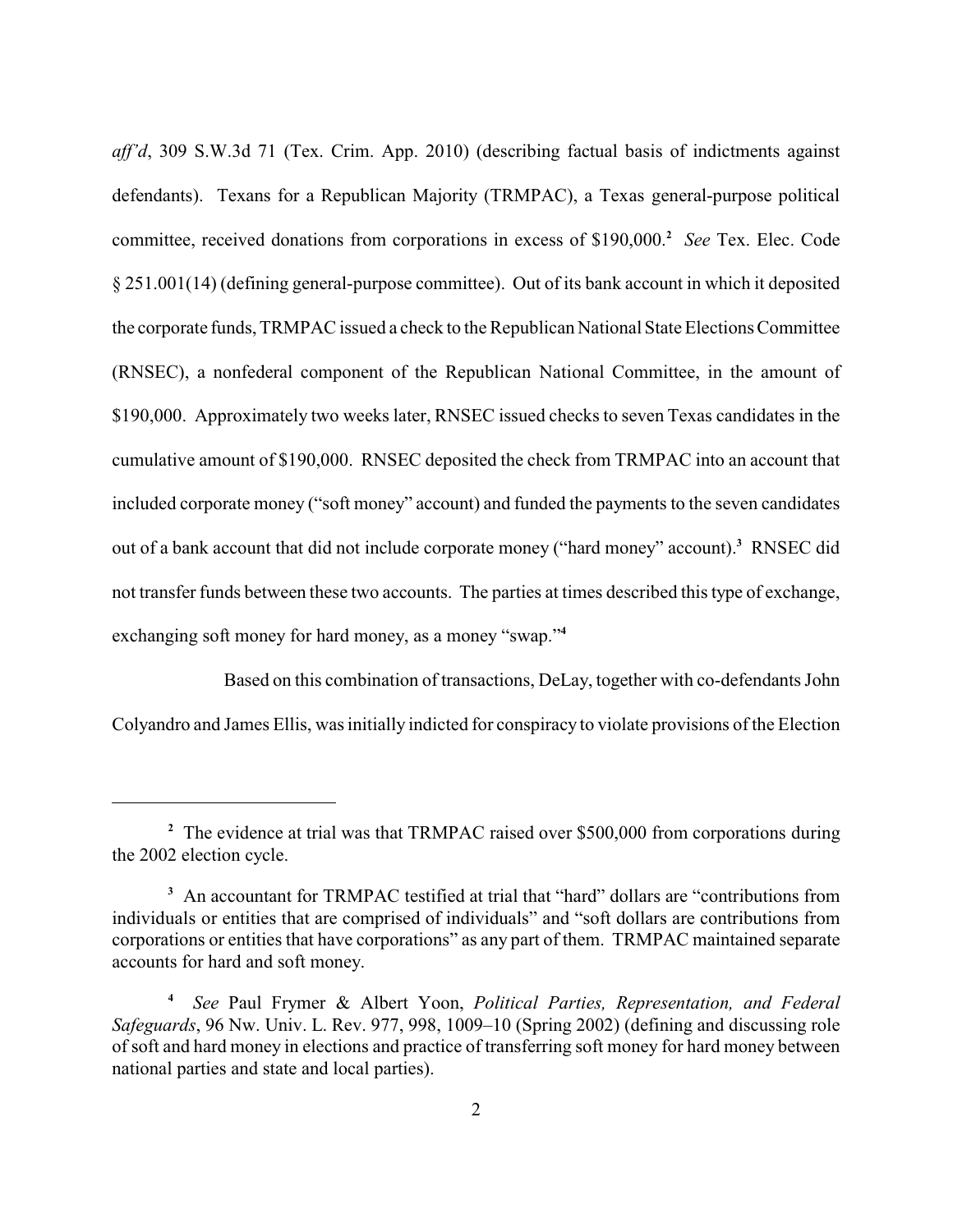Code and for conspiracy to commit money laundering.<sup>5</sup> The State accused the defendants of "participating in a scheme to channel unlawful corporate political contributions to candidates for the Texas House of Representatives in 2002." *See Ex parte Ellis*, 279 S.W.3d at 1. The trial court quashed the Election Code-based conspiracy charges, and the Texas Court of Criminal Appeals ultimately affirmed the trial court's ruling. *State v. Colyandro*, 233 S.W.3d 870, 870–71, 885 (Tex. Crim. App. 2007). DeLaywas then re-indicted on two counts, criminal conspiracy to commit money laundering of funds of \$100,000 or more and money laundering of funds of \$100,000 or more.<sup>6</sup> The predicate offense for the State's money laundering charge alleged the "offense of knowinglymaking a political contribution in violation of Subchapter D of Chapter 253 of the Election Code." *See* Tex. Elec. Code §§ 253.003(a) ("A person may not knowingly make a political contribution in violation of this chapter."); .091–.101 (Subchapter D).

The jury trial occurred in November 2010.<sup>7</sup> Calling over 40 witnesses, the State presented evidence concerning the political transactions that formed the basis of its charges, DeLay's involvement with TRMPAC, RNSEC, and the transactions, and his political motivations for obtaining a Republican majority in the Texas Legislature. As TRMPAC's name suggests, it was formed for the purpose of supporting Republican candidates and to gain a Republican majority in

<sup>&</sup>lt;sup>5</sup> Both Colyandro and Ellis were involved with TRMPAC; Colyandro was its executive director.

Ellis and Colyandro were also re-indicted, but their trials have not yet occurred. **<sup>6</sup>**

Ellis and Colyandro filed pretrial habeas corpus applications involving constitutional **7** challenges to the money laundering statutes and certain Election Code provisions relating to corporate contributions. *See generally Ex parte Ellis*, 309 S.W.3d 71 (Tex. Crim. App. 2010). The court of criminal appeals found the challenged statutes facially constitutional. *See id.* at 81, 90, 92.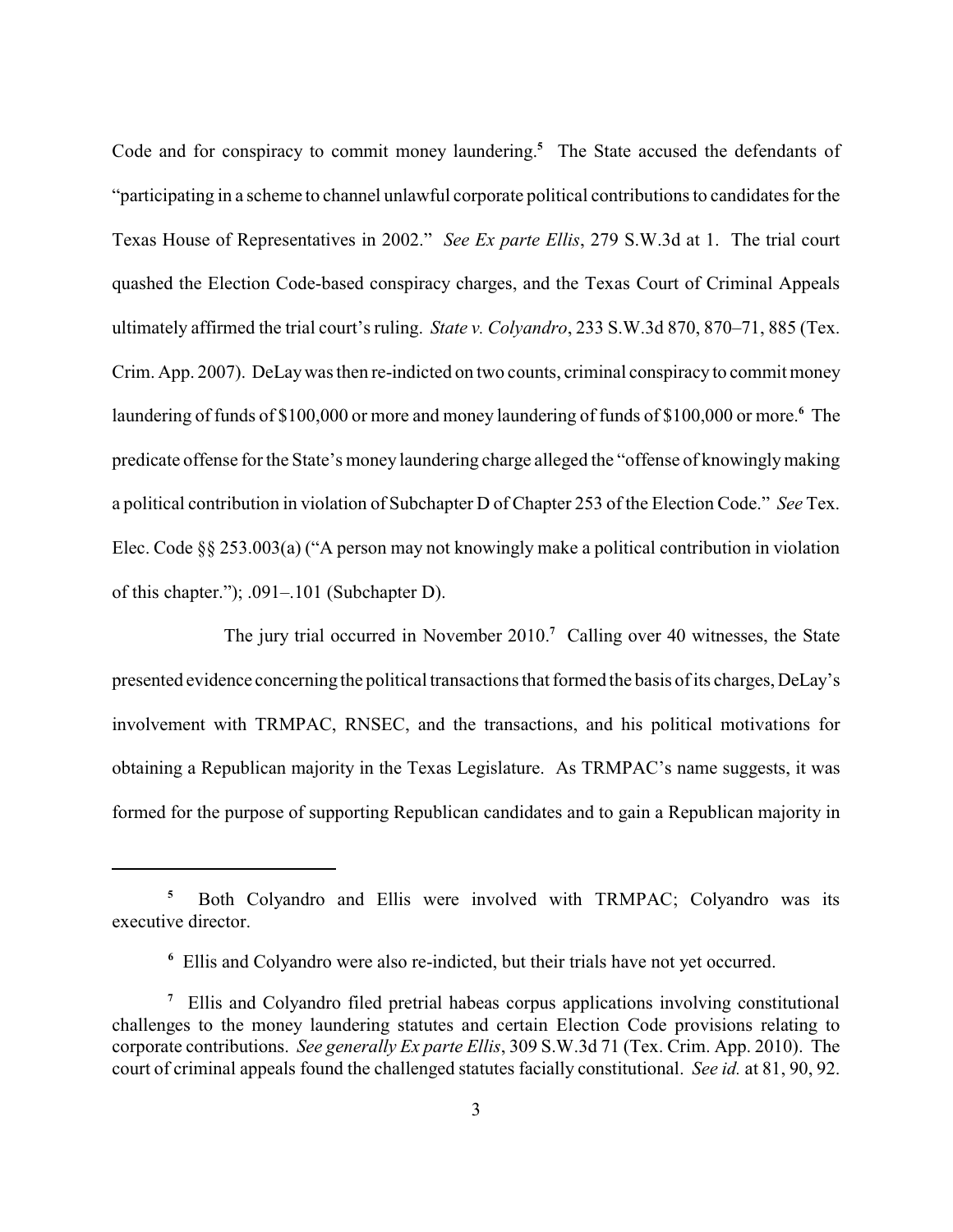the Texas Legislature. DeLay was a board member and raised funds for TRMPAC. DeLay sought a majority in the Texas Legislature in part to accomplish redistricting to increase the Republican delegation to the United States Congress.

The State's theories included that the corporate donations to TRMPAC and DeLay's "agreement" with others to the money "swap," as described above, were unlawful corporate political contributions in violation of the Election Code. *See id.* §§ 251.001(1) (defining "contribution"), 253.003(a)(prohibiting political contributions in violation of Chapter 253), 253.094(a)(prohibiting corporate contributions unless authorized by Subchapter D). It was the State's position that corporations contributed money to TRMPAC and that TRMPAC transferred funds to RNSEC "with the intent that [the funds] be used in connection with" a Texas campaign for elective office, *see id*. § 251.001(3) (defining "campaign contribution"), and that the Election Code prohibited them from doing so. Based on these alleged Election Code violations, the State contended that the corporate funds were "dirty"—i.e., the "proceeds of criminal activity"—and, therefore, the transfer of "dirty" funds from TRMPAC to RNSEC and then the subsequent transfer from RNSEC to Texas candidates of "clean" funds constituted money laundering. *See* Tex. Penal Code § 34.02(a) (elements of money laundering).

DeLay did not dispute any of the transfer-of-funds transactions or that the Election Code prohibited corporations from making campaign contributions to Texas candidates. DeLay's defensive theory, among others, was that none of the transfers was illegal—that theywere structured to comply with the campaign finance laws—and, therefore, there were no proceeds of criminal activity to support money laundering or the conspiracy to commit money laundering. He contended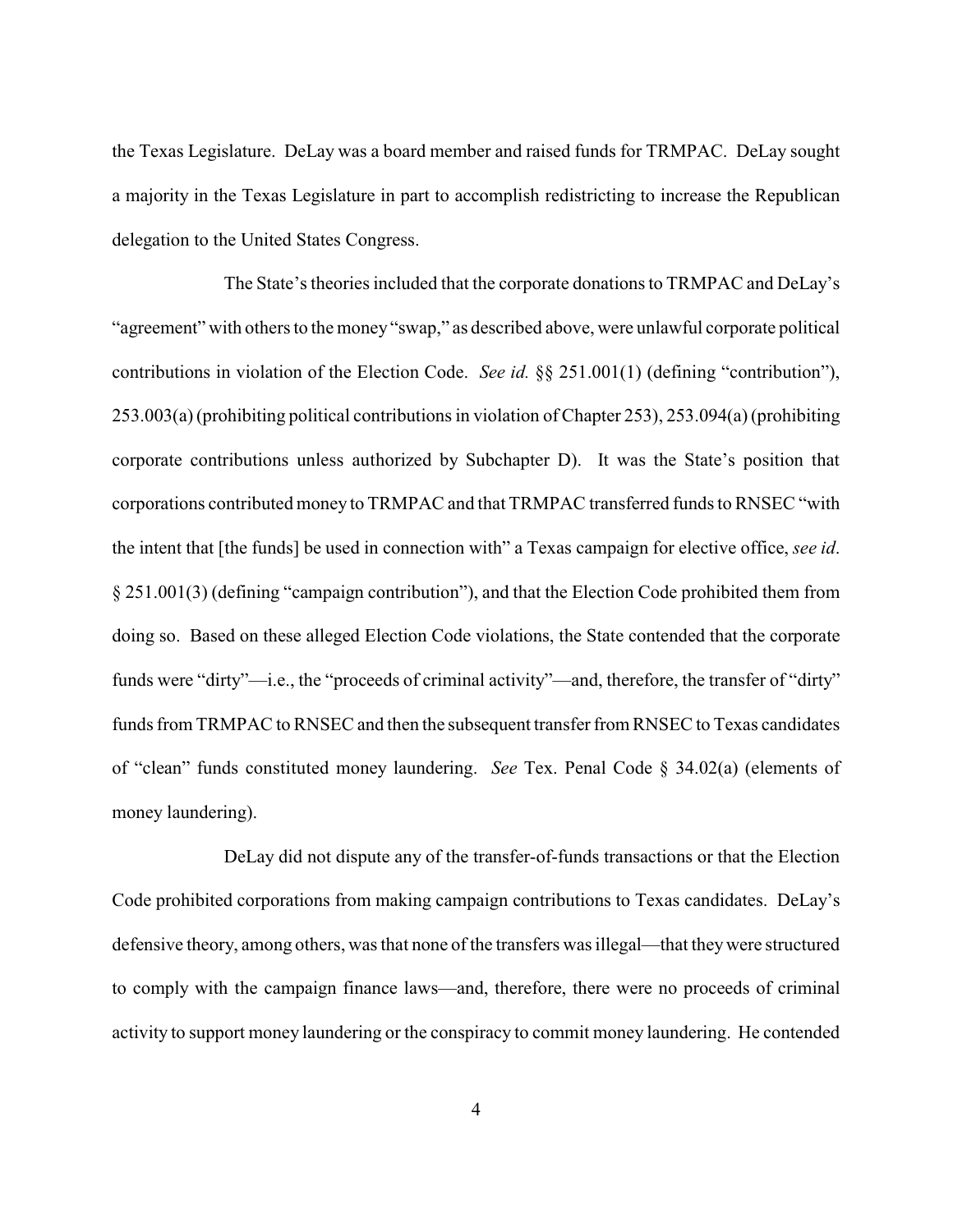that trading soft money for hard moneywas legal and commonly done by both political parties at that time. He also disputed his level of involvement in the transactions at issue.

The jury returned a verdict of guilty on both counts, and the trial court assessed DeLay's punishment at confinement in the penitentiary for three years on count one and five years on count two. The sentence for the second count was suspended and DeLay was placed on community supervision for ten years.

# **ANALYSIS**

DeLay raises eight points of error. In his first and second points of error, he contends that the evidence was legally insufficient to support the jury's verdicts as to either count.**<sup>8</sup>**

#### **Legal Sufficiency of the Evidence**

Federal due process requires that the State prove every element of the crime charged beyond a reasonable doubt. *Jackson v. Virginia*, 443 U.S. 307, 313 (1979); *Byrd v. State*, 336 S.W.3d 242, 246 (Tex. Crim. App. 2011). When reviewing the sufficiency of the evidence to support a conviction, we consider all of the evidence in the light most favorable to the verdict to determine whether any rational trier of fact could have found the essential elements of the offense beyond a reasonable doubt. *Jackson*, 443 U.S. at 319; *Brooks v. State*, 323 S.W.3d 893, 899 (Tex. Crim App. 2010).

<sup>&</sup>lt;sup>8</sup> His remaining points of error complain about errors in the jury charge, allege improper jury argument, and raise constitutional challenges to certain Election Code provisions and the money laundering statute.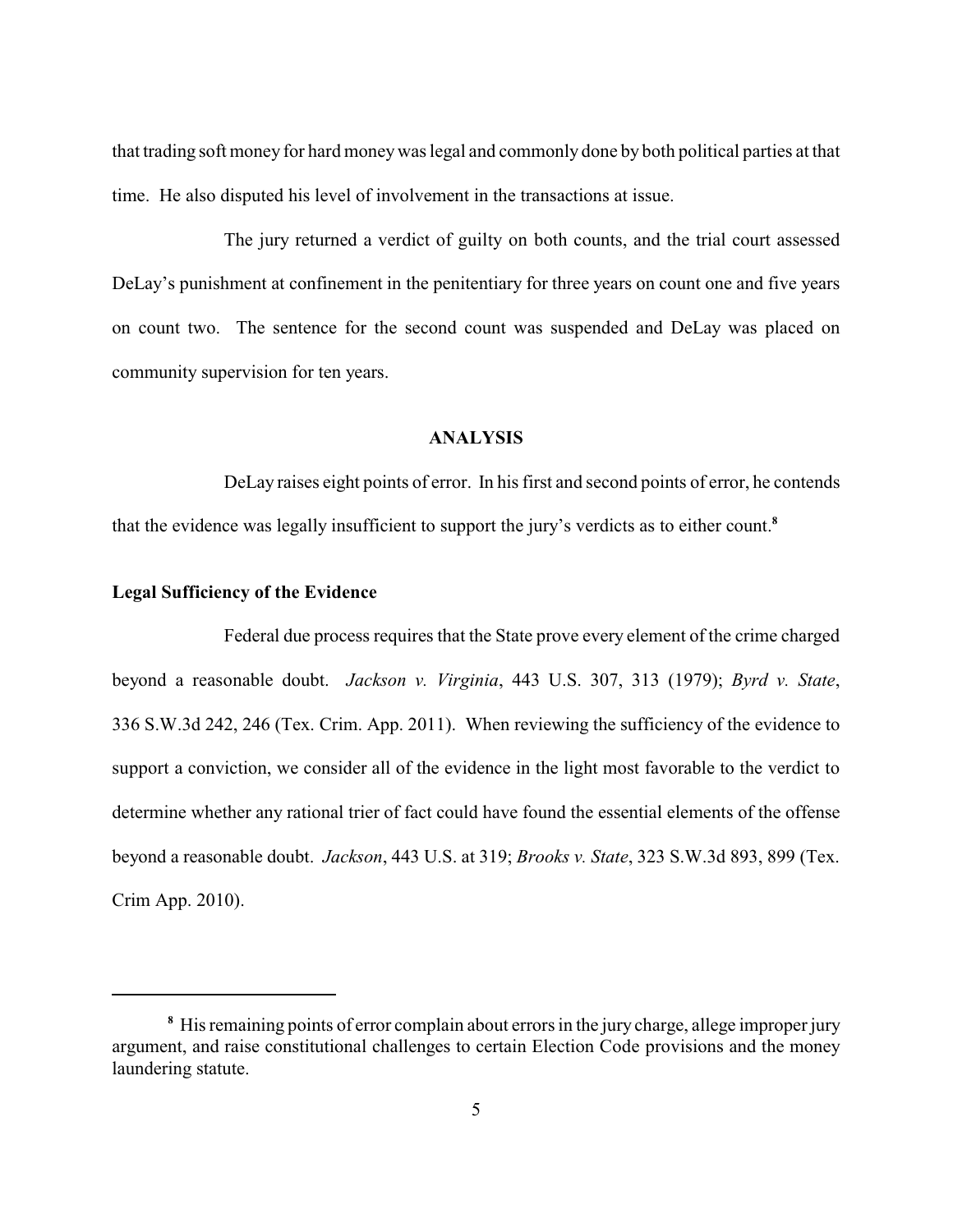We measure the sufficiency of the evidence by the elements of the offense as defined in a hypothetically correct jury charge. *Cada v. State*, 334 S.W.3d 766, 773 (Tex. Crim. App. 2011); *Malik v. State*, 953 S.W.2d 234, 240 (Tex. Crim. App. 1997). Such a charge is one that "accurately sets out the law, is authorized by the indictment, does not unnecessarily increase the State's burden of proof or unnecessarily restrict the State's theories of liability, and adequately describes the particular offense for which the defendant was tried." *Byrd*, 336 S.W.3d at 246 (quoting *Malik*, 953 S.W.2d at 240).

In assessing the legal sufficiency of the evidence, we have a duty "to ensure that the evidence presented actually supports a conclusion that the defendant committed the crime that was charged." *Williams v. State*, 235 S.W.3d 742, 750 (Tex. Crim. App. 2007); *see Winfrey v. State*, 323 S.W.3d 875, 882 (Tex. Crim. App. 2010). "If the evidence establishes precisely what the State has alleged, but the acts that the State has alleged do not constitute a criminal offense under the totality of the circumstances, then that evidence, as a matter of law, cannot support a conviction." *Williams*, 235 S.W.3d at 750.

# **Offenses of Conspiracy and Money Laundering**

Section 15.02 of the Penal Code, criminal conspiracy, provides in relevant part:

- (a) A person commits conspiracy if, with intent that a felony be committed:
	- (1) he agrees with one or more persons that they or one or more of them engage in conduct that would constitute the offense; and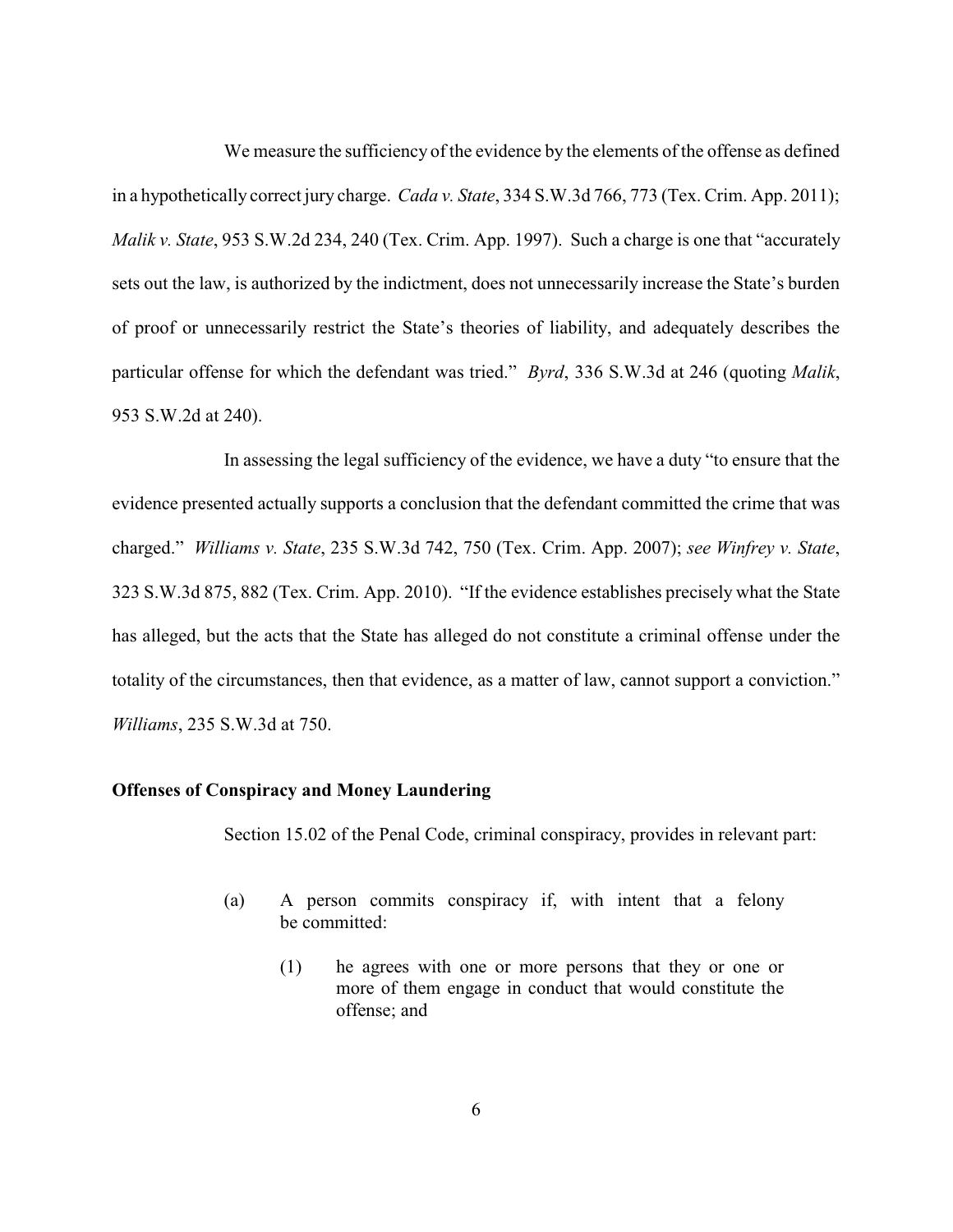(2) he or one or more of them performs an overt act in pursuance of the agreement.

Tex. Penal Code § 15.02(a); *Williams v. State*, 646 S.W.2d 221, 222 (Tex. Crim. App. 1983) (describing elements of conspiracy offense).

As alleged in this case, a person commits the offense of money laundering "if the person knowingly . . . conducts, supervises, or facilitates a transaction involving the proceeds of criminal activity." Tex. Penal Code § 34.02(a)(2). "Proceeds" are defined to mean "funds acquired or derived directly or indirectly from, produced through, or realized through an act." *Id*. § 34.01(4). "Criminal activity" includes any offense classified as a "felony." *Id*. § 34.01(1).

### **Allegations and Proof**

Count one, the criminal conspiracy allegation, reads:

[O]n or about and between the sixth day of September, 2002, and the fourth day of October, 2002, . . .the defendants . . . with intent that a felony be committed, to wit, with intent that the offense of money laundering of funds of the value of \$100,000 or more, a felony of the first degree, be committed, did agree with one or more persons, namely, John Dominick Colyandro, . . . James Walter Ellis, . . . Thomas Dale DeLay . . . Texans for a Republican Majority PAC . . . and the Republican National Committee . . . that they or one or more of them engage in conduct that would constitute the aforesaid offense, and the defendant, John Dominick Colyandro, James Walter Ellis, and the Republican National Committee, did perform an overt act in pursuance of the agreement, to wit: . . . .

The indictment listed 13 overt acts:

1. On or about September 10, 2002, Colyandro signed the check for \$190,000 payable to RNSEC from TRMPAC.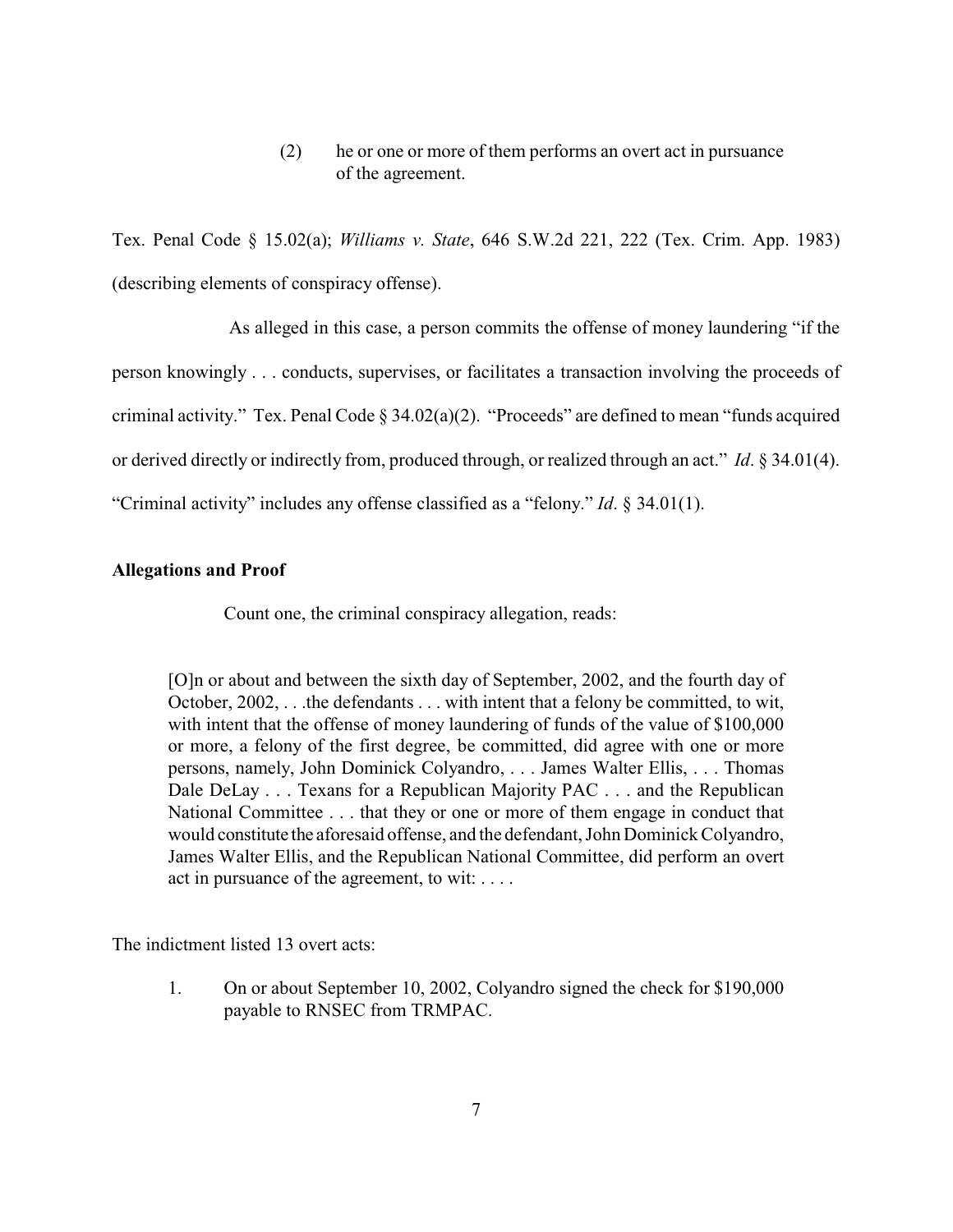- 2. On or about September 10, 2002, Colyandro delivered the check to an accountant for TRMPAC.
- 3. On or about September 10, 2002, Colyandro instructed the accountant to send the check to Ellis.
- 4. On or about September 11, 2002, Ellis communicated with the chief of staff of the RNC and did "request and propose that, in exchange for their receipt of a contribution of a certain sum of money" from TRMPAC, the RNC and RNSEC would "make political contributions to seven candidates for the Texas House of Representatives that were supported by" TRMPAC.
- 5. On or about September 13, 2002, Ellis tendered and delivered the check to RNC.
- 6. On or about September 13, 2002, Ellis provided the chief of staff of the RNC with a document that contained the names of seven Texas candidates that were supported by TRMPAC with "suggested" amounts of contributions and Ellis "requested and proposed" that the RNC and RNSEC "make political contributions in exchange for the committees' receipt of the proceeds from the aforesaid check."
- 7-13. On or about October 4, 2002, the RNC and RNSEC issued checks in specified amounts to the campaigns for the seven candidates.

The check from TRMPAC to RNSEC was included as an exhibit to the indictment.

Count two, the money laundering allegation, specifically alleged in relevant part:

[The defendants] did knowingly conduct, supervise, and facilitate a transaction involving the proceeds of criminal activity that constituted an offense classified as a felony under the laws of this state, to wit, the offense of knowingly making a political contribution in violation of Subchapter D of Chapter 253 of the Texas Election Code, a felony violation of chapter 253.003 of the Election Code; that the aforesaid transaction consisted of the transfer of funds of the aggregate value of \$190,000 from the [RNC] and the [RNSEC] . . . to several candidates for the Texas House of Representatives that were supported by [TRMPAC].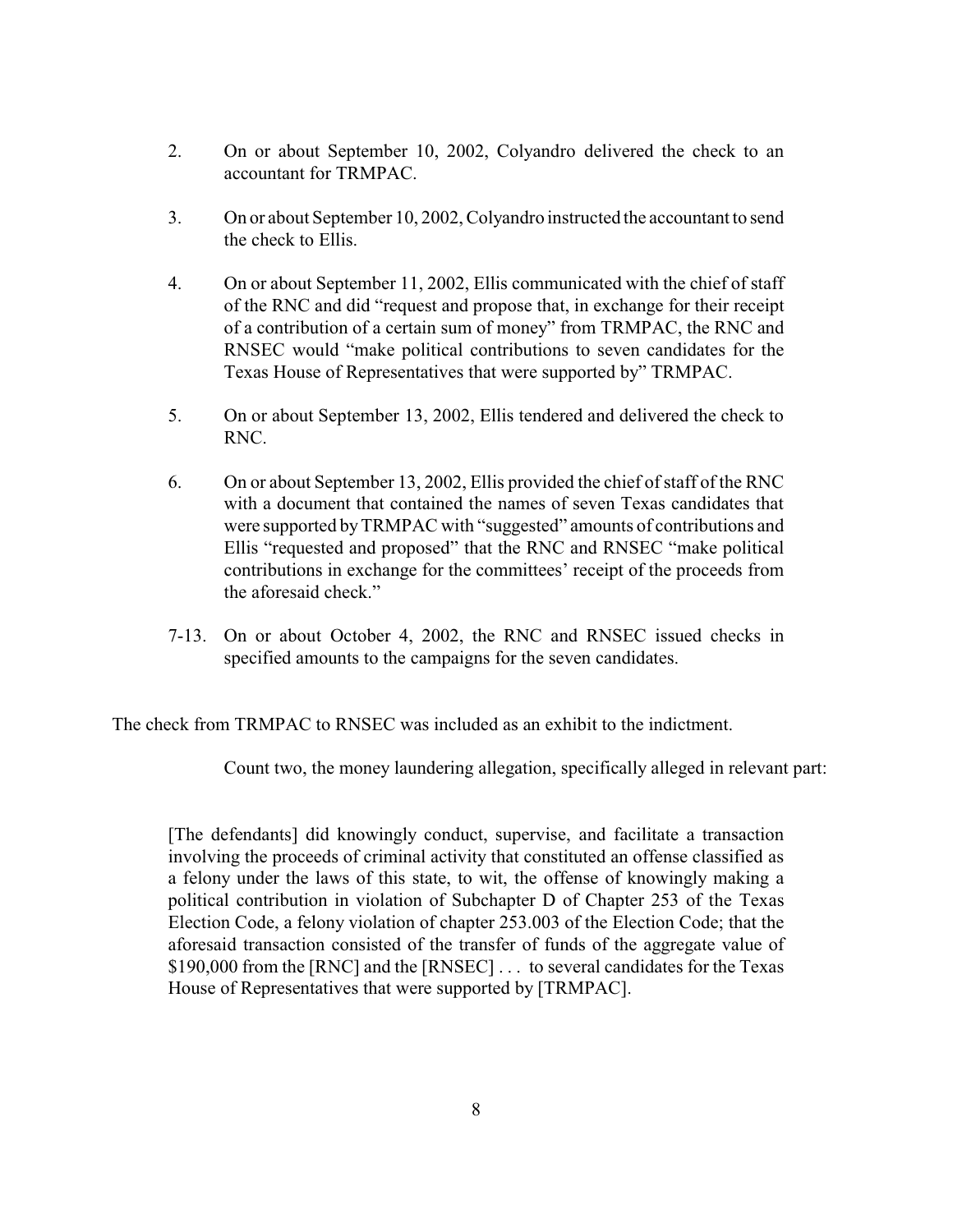The count further alleged that the defendants "conducted, supervised, and facilitated

the aforesaid transaction by":

- 1. "negotiating with" RNC's chief of staff "for an agreement, arrangement, and understanding whereby [TRMPAC] would make a contribution of a certain sum of money to the [RNC] and [RNSEC] and whereby the [RNC] and [RNSEC] would make contributions to the aforesaid candidates"
- 2. "providing" RNC's chief of staff "with certain information concerning contributions to be made by the [RNC] and [RNSEC] to the said candidates, to wit, the names of said candidates and amounts that [TRMPAC] suggested be contributed to each of the said candidates."
- 3. "signing the check reproduced at the conclusion of this count";
- 4. "transferring funds of the value of \$190,000 from [TRMPAC] to [RNC] and  $[RNSEC]; \ldots$ ."

The count also alleged that "the value of the funds that constituted the aforesaid proceeds of criminal activity was \$100,000 or more" and included a copy of the same check from TRMPAC payable to RNSEC as was included with count one.

As drafted, both counts of the indictment required the State to establish that there was a felony criminal offense which generated proceeds. *See* Tex. Penal Code §§ 15.02, 34.02. The State asserted that the underlying or predicate criminal offense was the violation of chapter 253, Subchapter D, of the Election Code, specifically section 253.003. *See* Tex. Elec. Code § 253.003(a), (e)(making it third degree felony if person "knowinglymakes a political contribution" in violation of Subchapter D). A political contribution is defined to include "a contribution to a candidate or political committee that is offered or given with the intent that it be used in connection with a campaign for elective office." *Id.* § 251.001(3), (5). A contribution is defined as "a direct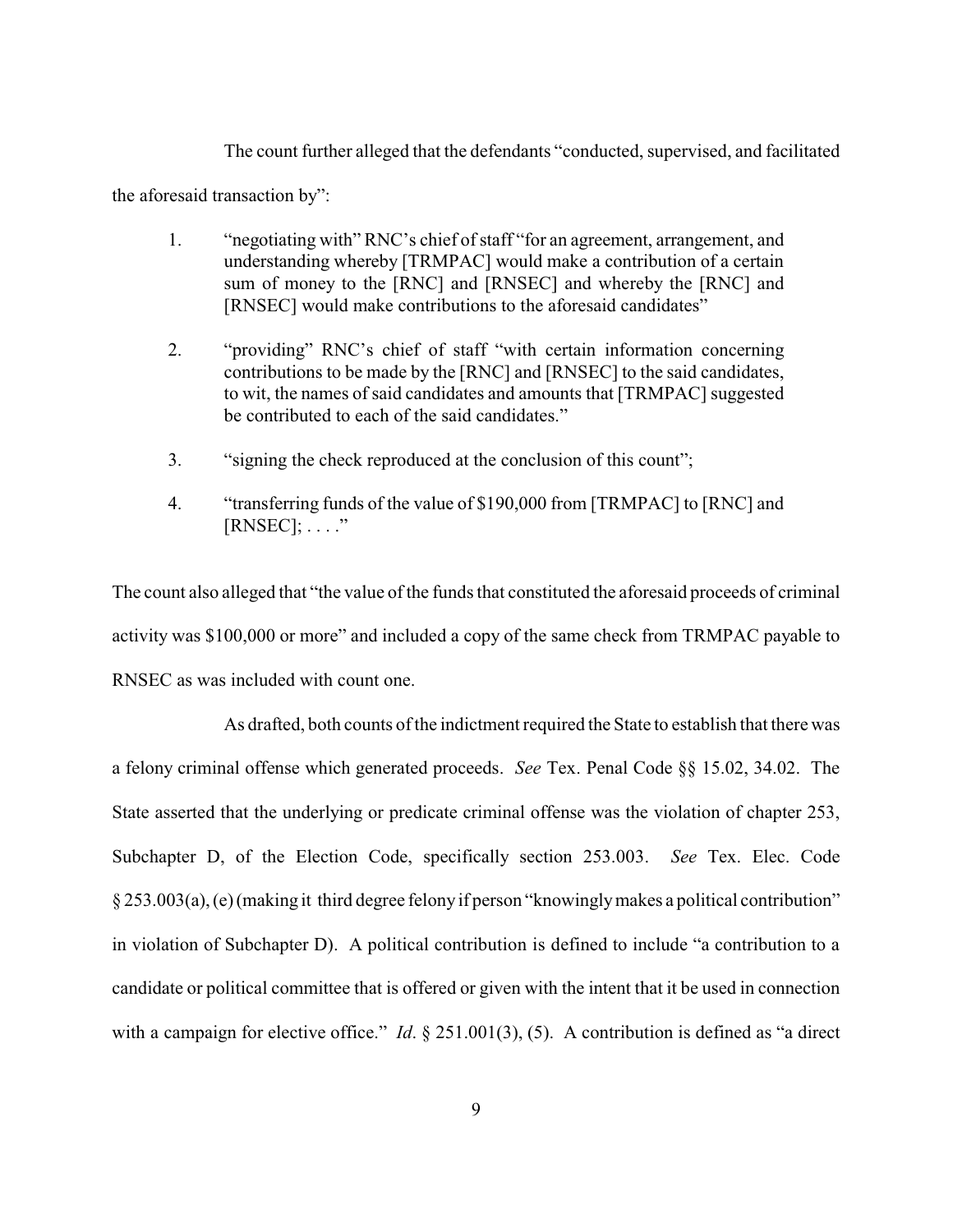or indirect transfer of money . . . and includes an agreement made . . . , whether legally enforceable or not, to make a transfer." *Id*. § 251.001(2). "[A] payment or transfer to a campaign or political committee is not a 'political contribution'—and therefore, not regulated by the election code at all—if it is not 'offered or given with the intent that it be used in connection with a campaign for elective office or on a measure." *Ex parte Ellis*, 279 S.W.3d at 9.

Though not asserted at trial, the State urges on appeal that the corporate payments to TRMPAC violated the Election Code because most of the donations were given without designating a particular use for the donation or were given with the intent that they be used in connection with a Texas campaign. Although most of the corporate donations to TRMPAC did not include a specific designation or limitation on how TRMPAC used the funds, witnesses from the corporations that gave money to TRMPAC uniformly testified that they intended to comply with the law and that they made their respective donations with the intent that they be used for lawful purposes.<sup>9</sup> See Ex parte *Ellis,* 309 S.W.3d 71, 90 (Tex. Crim. App. 2010) (noting requirement in Election Code "that a contributor have a certain intent before the contribution is deemed illegal").<sup>10</sup> "The State has the

The evidence at trial was that the corporations primarily gave money to TRMPAC to show **<sup>9</sup>** their support of DeLay. Most of the corporate representatives also testified that they hoped to have the opportunity to have "face time" with DeLay to discuss policy, educate him on their particular issues of concern, and build a relationship with him.

<sup>&</sup>lt;sup>10</sup> In that case, the Texas Court of Criminal Appeals was addressing subsection (b) of 253.003, as well as other sections of the Election Code. *See Ex parte Ellis*, 309 S.W.3d at 86. Subsection (b) states: "A person maynot knowinglyaccept a political contribution the person knows to have been made in violation of this chapter." Tex. Elec. Code § 253.003(b). Thus, the court was addressing unlawfully accepting a contribution rather than unlawfullymaking a contribution. In any event, we find the provisions' mens rea requirements are not dissimilar.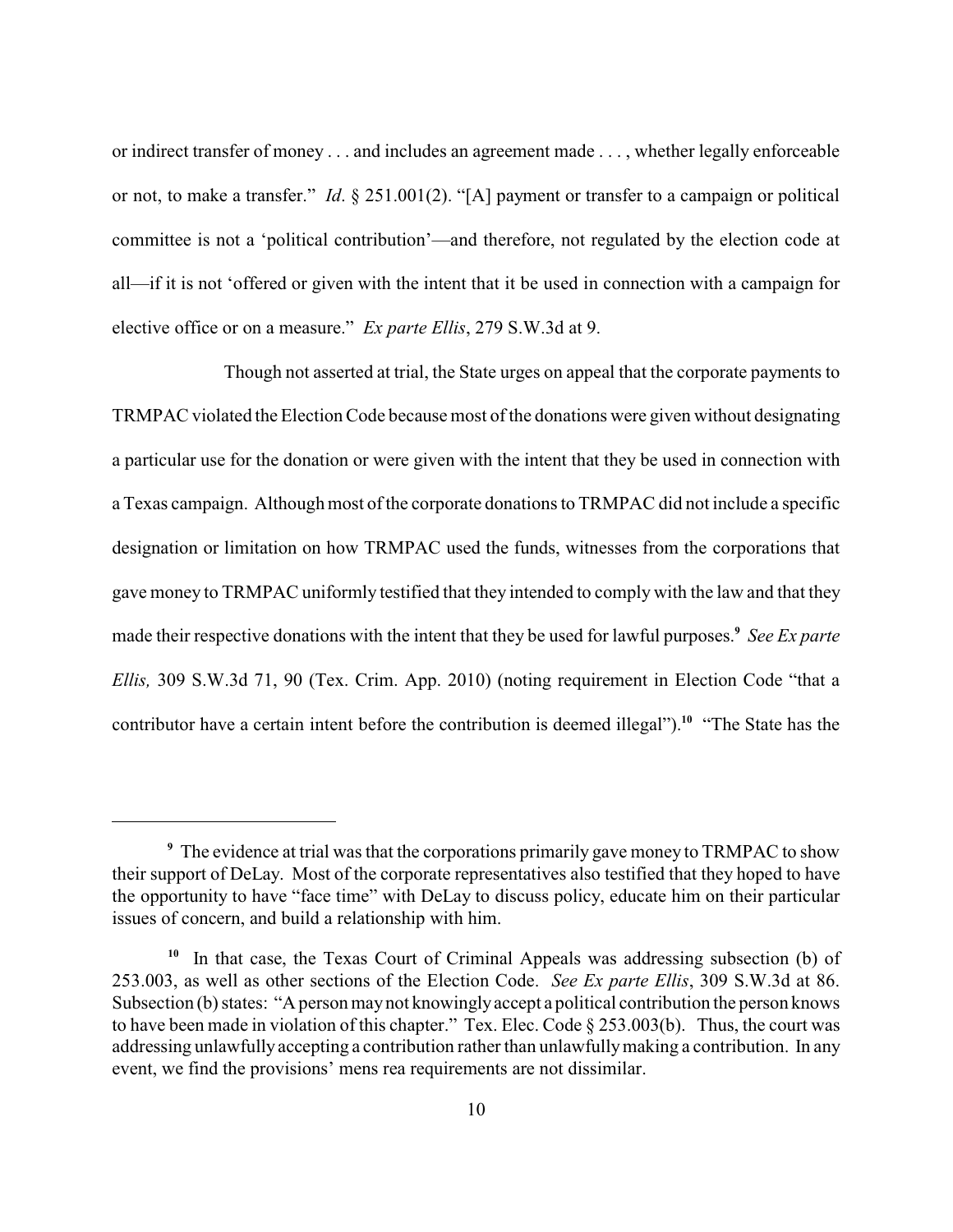burden to prove the applicable culpable mental states, and if it cannot, then a defendant charged under [the Election Code provisions at issue] is entitled to an acquittal." *Id*.

All corporate contributions were deposited in a separate, designated account by TRMPAC. Corporate contributions to a general purpose Texas political committee could lawfully be spent to finance the committee. The State's forensic analyst testified:

- Q. Did you see a single check out of that account that the \$190,000 went into to a single candidate in Texas?
- A. No.
- Q. Furthermore, there were no transfers from that account to the account from which the checks were written to the candidates in Texas, was there?
- A. That's correct.
- Q. If there's been testimony about a firewall, meaning that there was a strict division between that corporate account where the 190 went and the other account where the checks were written to the Texas candidates came from, that's a fair characterization, isn't it? No transfers between the two, neverthe money mixed, right?
- A. I didn't see transfers between the two accounts.

As the Ethics Advisory Opinion offered into evidence by the State explains, "Contributions that support the operation of a general-purpose committee ultimately support the carrying-out of the committee's principal purposes, including the making of political expenditures in connection with elections and officeholder assistance." *See* Texas Ethics Advisory Opinion 132 (1993).<sup>11</sup> And as

<sup>&</sup>lt;sup>11</sup> Opinion No. 132 was the only Ethics Advisory Opinion admitted in evidence and reviewed by the jury during deliberations. *See* Tex. Ethics Advisory Opinion No. 132 (1993) (Exhibit 155). But Opinion No. 132 relied on Ethics Advisory Opinion No. 32 (1992) for the statement that a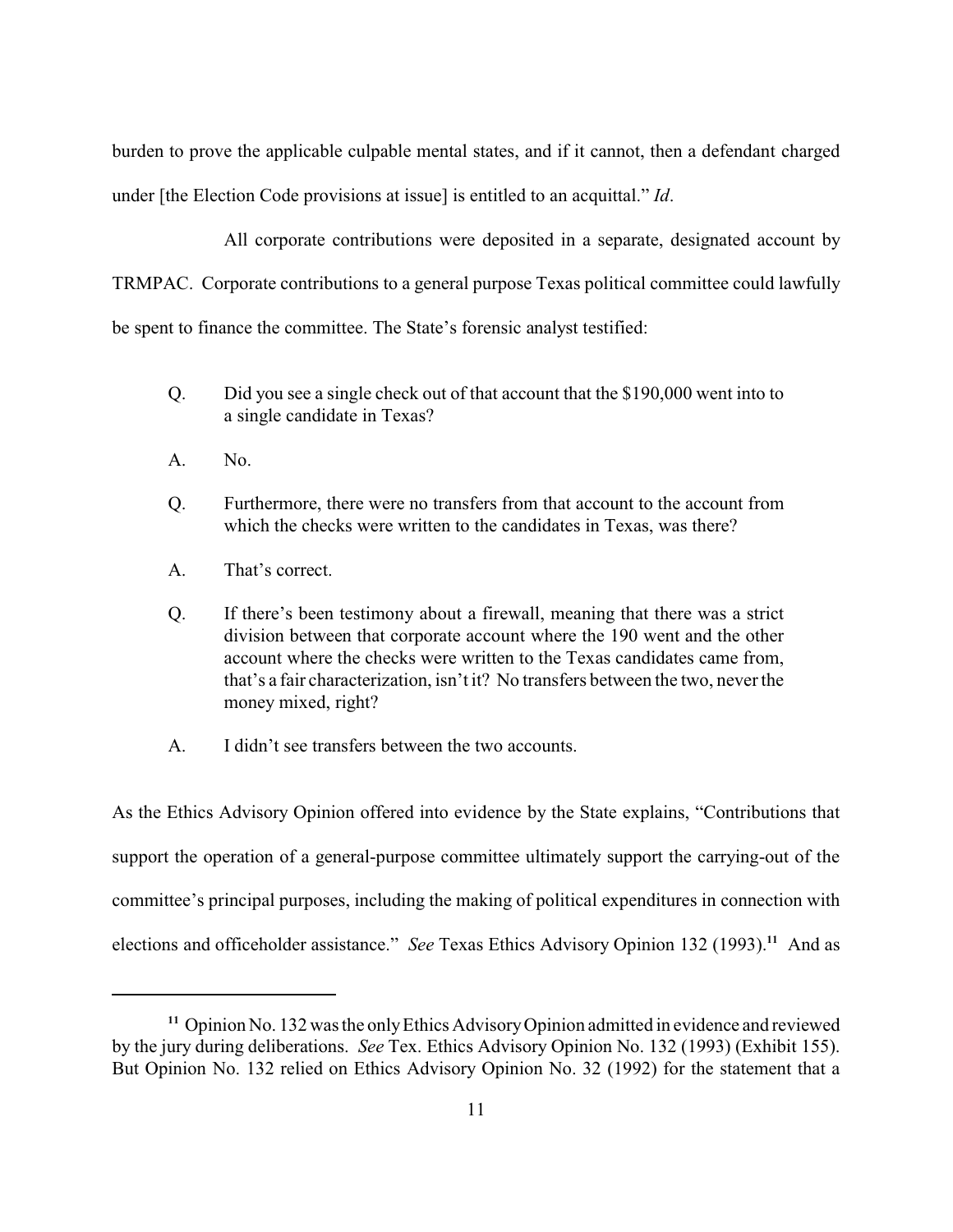the trial court charge instructed: "The Election Code does not prohibit a corporation from making contributions and expenditures in connection with elections and measures in states other than Texas. A general purpose political committee may use corporate contributions that it receives to make any contribution or expenditure that a corporation could make."

The State does not dispute that the law allowed corporate contributions to general-purpose political action committees for administrative expenses. Practically speaking, lawful corporate contributions to the administration of a committee ultimately support the committee's principal purpose, and funds given for the administration are not transformed into "proceeds of criminal activity" merely because the funds were from corporations. Nor are funds illegal merely because the corporate contributions allowed individual contributions to be used to support candidates.

The State does not contend that the corporations were prohibited from making donations to TRMPAC or that TRMPAC was prohibited from transferring those funds for use out of state. *See* Tex. Ethics Advisory Opinion No. 277 (1995) ("Title 15 of the Election Code does not prohibit a Texas corporation from making contributions and expenditures in connection with

corporation which contributes money to the administration or establishment of a general-purpose committee must be clearly identified in the name of the committee. *See* Tex. Ethics Advisory Opinion No. 132 & n.3 (1993). TRMPAC did not include any corporation's name in its name. At the jury members' request, the judge gave them Opinion No. 132 to read as they deliberated. But the Texas Ethics Commission had reversed its position and overruled Opinion No. 32 in Ethics Advisory Opinion No. 145 (1993), which provides: "A general-purpose committee is not required to include the name of a legal entity in its name simply because the legal entity contributes money for the establishment or administration of the committee." Tex. Ethics Advisory Opinion No. 145 (1993). The jurywas not told Opinion No. 32 had been overruled or that the Ethics Commission had reversed its position.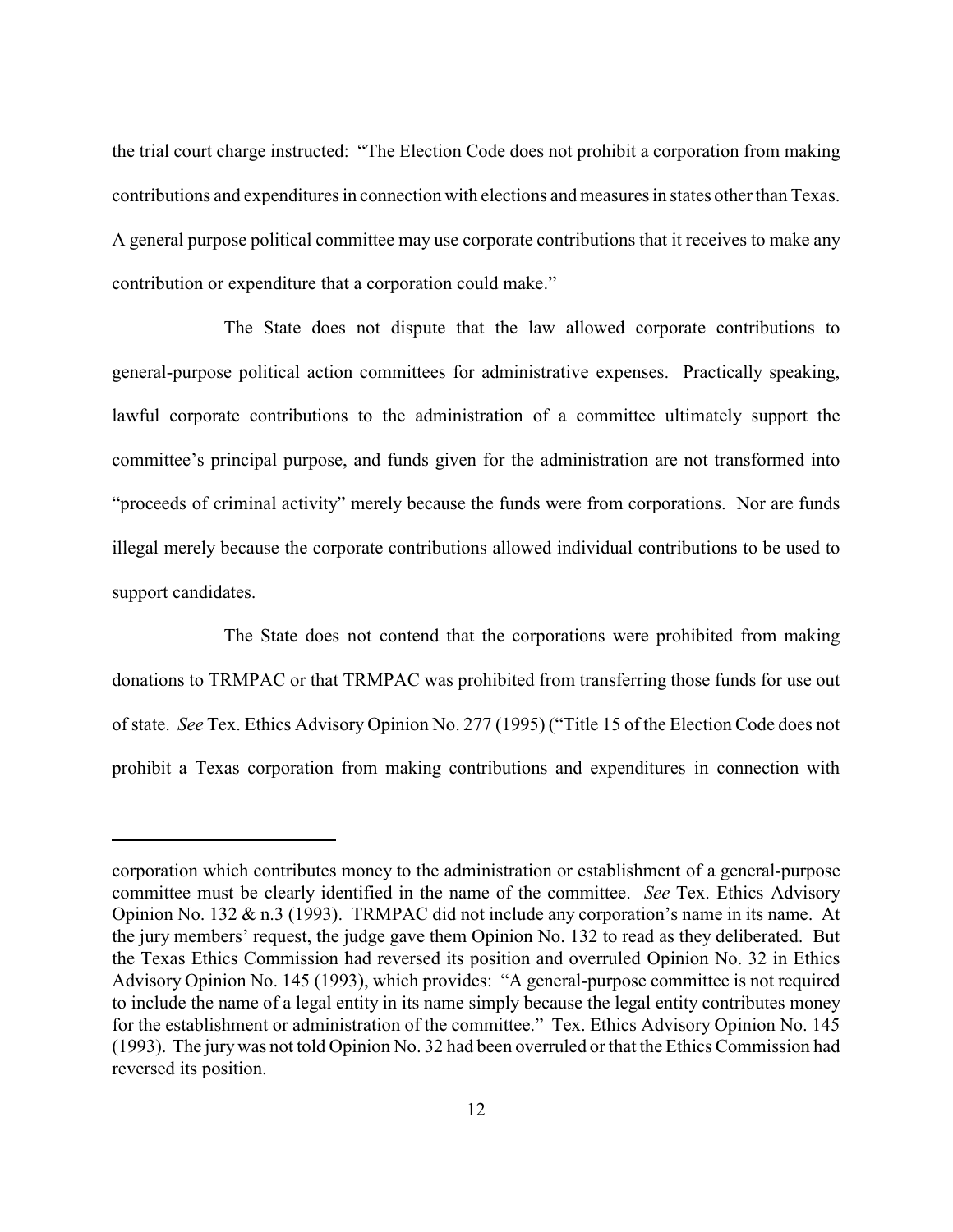elections in other states."); Tex. Ethics Advisory Opinion No. 208 (1994) ("It is clear . . . from the Texas campaign finance laws taken as a whole, that the offices and campaigns referred to are Texas offices and Texas campaigns. . . . Therefore we conclude that the legislature did not intend to require that general-purpose political committees report political expenditures made in connection with out-of-state campaigns, officeholders, or measures."). Given the testimony of the corporate representatives and the undisputed facts that the corporations could lawfully make donations to TRMPAC and TRMPAC could lawfully transfer the corporate funds out of state, the State failed to prove the "applicable culpable mental states" for the donating corporations to support a finding of criminal intent by the corporations.<sup>12</sup> See Ex parte Ellis, 309 S.W.3d at 90.

- TRMPAC is focused on raising and giving funds directly to Republican candidates for state house, state senate, and potentially all statewide offices.
- Your support today will go directly to help Republican candidates in Texas successfully run and win their campaigns.
- All contributions, whether to the PAC or individuals, will be used for direct campaign expenses.
- Unlike other organizations, your corporate contribution to TRMPAC will be put to productive use. Rather than just paying for overhead, your support will fund a series of productive and innovative activities designed to increase our level of engagement in the political arena.

However, we note that these materials solicited donations from individuals as well as corporations. In addition, these statements by TRMPAC address TRMPAC's intentions, not the corporations' intentions. The corporate representatives testified that they assumed that their donations would be used for lawful purposes and, as previously stated, that they sought to support DeLay and hoped to obtain access to DeLay.

<sup>&</sup>lt;sup>12</sup> The State focuses on brochures, forms, and letters by TRMPAC soliciting donations. TRMPAC's statements in brochures, forms, and letters included the following: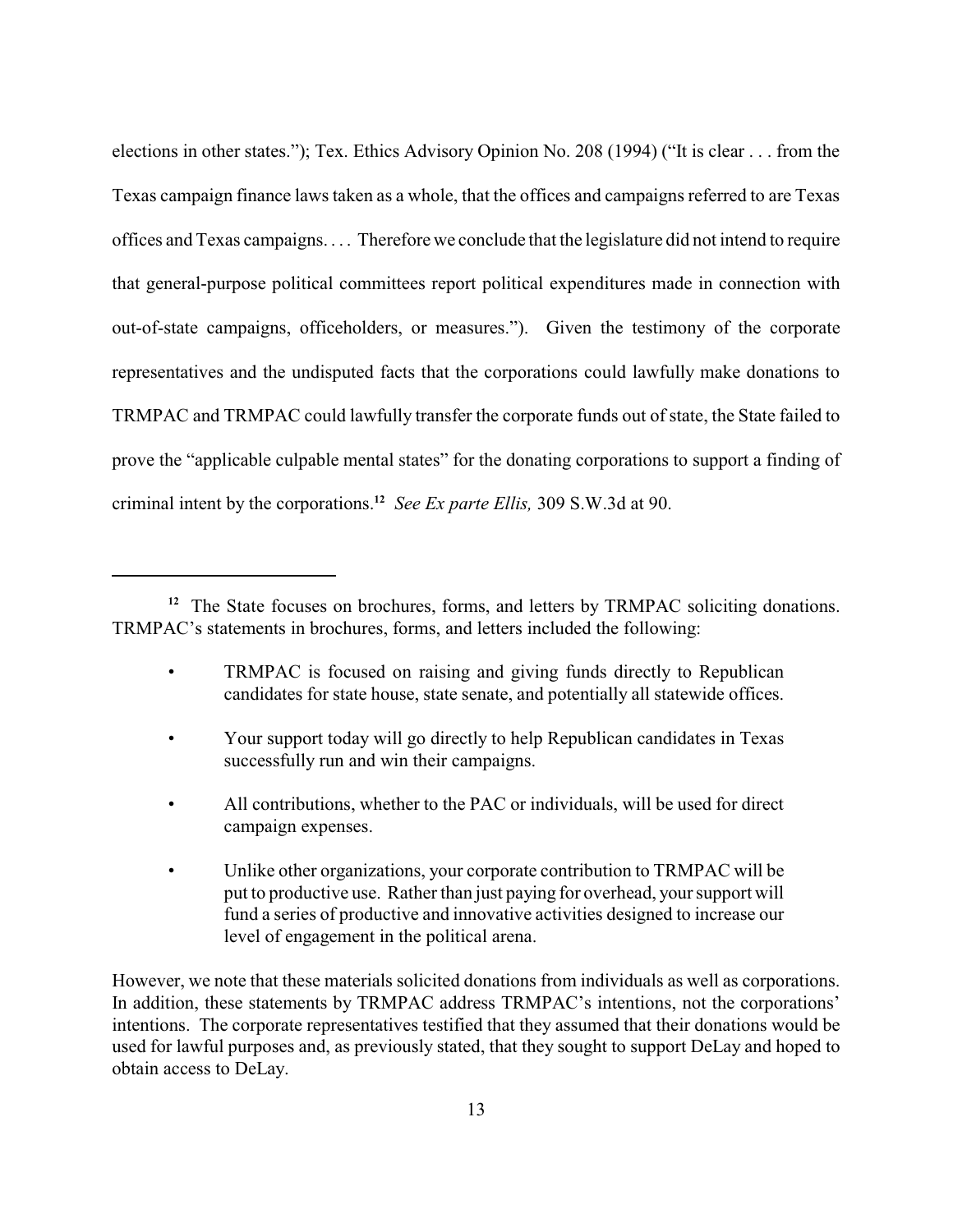To support its position that the majority of corporate contributions violated the Election Code by not expressly designating a lawful use of their donations to TRMPAC, the State focuses on the following clause from the opinion in *Ex parte Ellis*: "there is no such thing as a legal undesignated corporate political contribution." *Id*. at 88. We believe that the State takes this clause out of context. In that case, the court was addressing constitutional challenges to the Election Code. The clause cited by the State was made during the court's examination of section 253.100, the section of the Election Code addressing the establishment of a general-purpose committee by a corporation and in response to a possible suggestion made by this Court. The Court of Criminal Appeals stated:

To the extent that the court of appeals may have suggested that there is no such thing as an undesignated corporate political contribution, the error it made was minor. It would be more accurate to say that there is no such thing as a legal undesignated corporate political contribution. Individuals can legallymake undesignated political contributions, but corporations cannot. A corporation must designate the purpose of the political contribution by contributing to a political committee that is exclusively devoted to measures, by making expenditures for maintenance or operation of a corporate political committee, or by contributing to a political party under certain narrowly defined conditions.

*Id*. We also note that, although the Election Code prohibits a corporation from making contributions unless authorized by subchapter D, it does not require a corporation to report or expressly designate the uses that it authorizes when making a donation. *See generally* Tex. Elec. Code §§ 253.091–.104; *Spence v. State*, 325 S.W.3d 646, 650 (Tex. Crim. App. 2010) (focusing on "literal text to determine the objective meaning of that text at the time of its enactment" when interpreting statutes); *see also State v. Rhine*, 297 S.W.3d 301, 309 (Tex. Crim. App. 2009) (quoting *State v. Johnson*,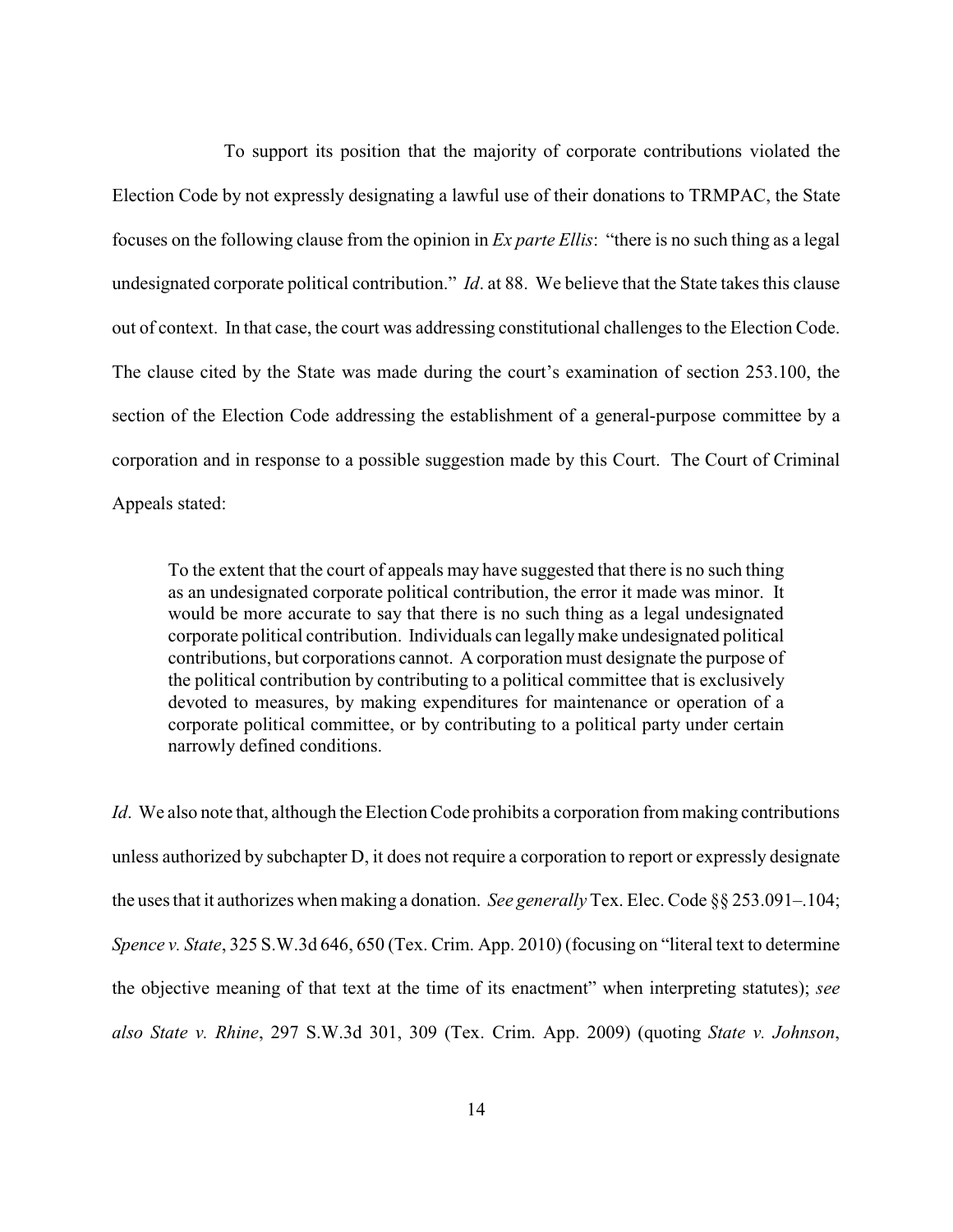219 S.W.3d 386, 388 (Tex. Crim. App. 2007), for principle that "criminal statutes outside the penal code must be construed strictly, with any doubt resolved in favor of the accused").

The State's primary argument at trial was that the Election Code violation that generated criminal proceeds was the "agreement" between DeLay and others to the combined transfers of funds, i.e., the money swap of soft money for hard money. The State argued in its final argument: "[T]he moment that the decision was made to send the soft dollar check up to Washington D.C. with the intent that it ultimately go to candidates for elective office is the moment that this money became proceeds of criminal activity."<sup>13</sup> Relying on the use of the word "indirect" in the Election and Penal Code statutes at issue, the State argues that the "agreement" to the combined transactions itself was an illegal contribution and thus the corporate funds sitting in TRMPAC's bank account at the moment of the agreement became the proceeds of criminal activity. *See* Tex. Elec. Code § 251.001(2) (defining "contribution" to include "indirect transfer of money" and "agreement . . . to make a transfer"). However, the State fails to explain how the funds already in the bank account resulted from the subsequent money-swap agreement. *See* Tex. Penal Code § 34.01(4) (defining "proceeds" to include "funds acquired or derived directly or indirectly from, produced through, or realized through . . . an act"). Further, to support this argument, the State disregards the distinction between soft and hard money accounts as irrelevant, arguing: "The fact that the funds were not commingled is simply irrelevant in light of the explicit one-for-one exchange which was negotiated in this case." But in the context of the campaign finance regulations,

<sup>&</sup>lt;sup>13</sup> In its brief, the State urges: "The funds [criminal proceeds] themselves were the corporate money held in TRMPAC's 'soft money' account, which became criminal when TRMPAC struck a deal with the RNSEC to exchange the money for contributions directly to Texas candidates."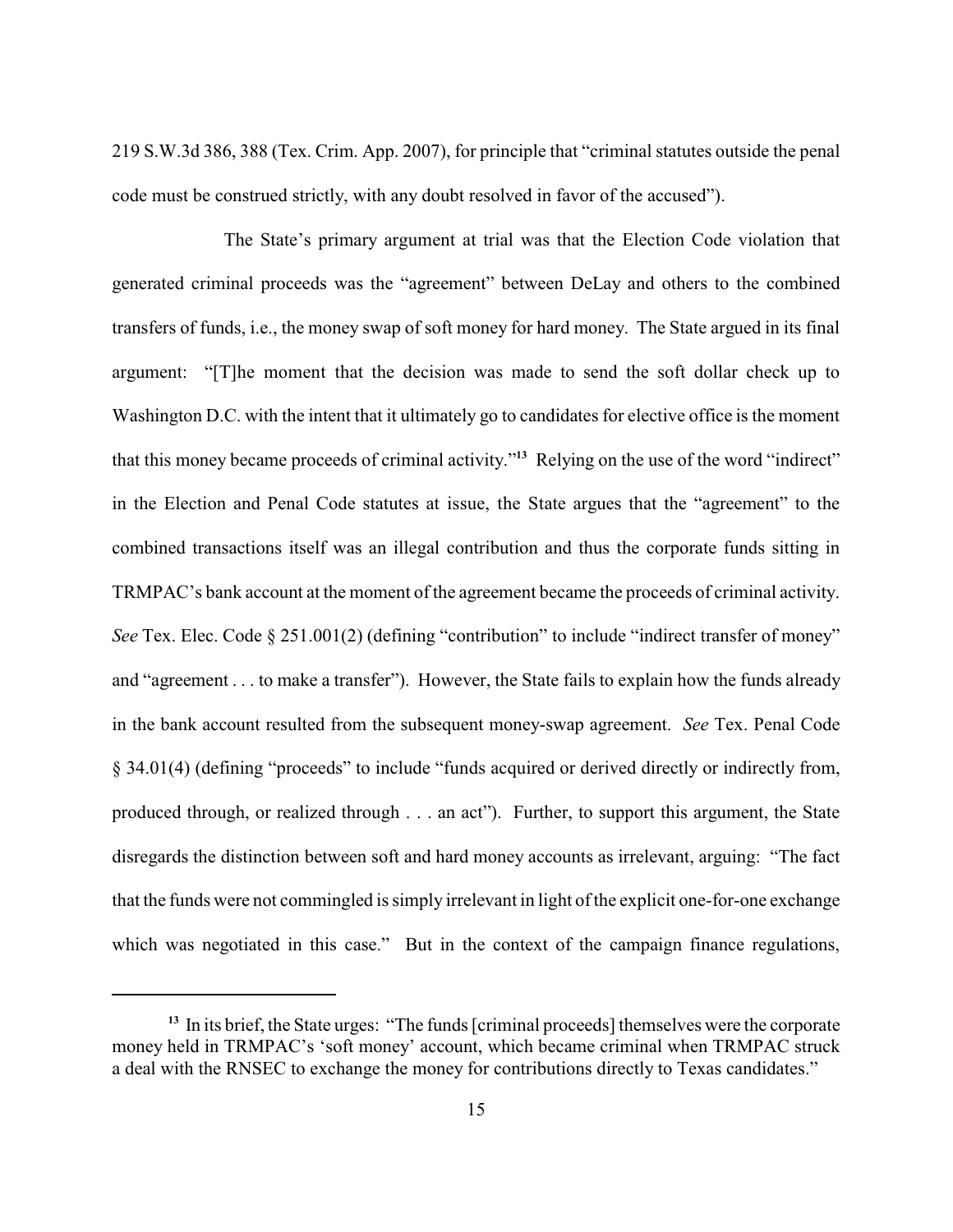maintaining separate, segregated bank accounts for soft and hard money is recognized and accepted as legitimate. *See, e.g*., 11 C.F.R. 102.5 (authorizing "organizations financing political activity in connection with Federal and non-Federal elections" to maintain separate bank accounts for hard and soft money); *EMILY's List v. Federal Election Comm'n*, 581 F.3d 1, 12–13, 17–18 (D.C. Cir. 2009) (discussing distinction and authorization of hard and soft money accounts in context of hybrid nonprofit); *Carey v. Federal Election Comm'n*, 791 F.Supp. 2d 121, 125, 131–32 (D.D.C. 2011) (discussing distinction and authorization of "separate" hard and soft money accounts in context of federal political action committee and concluding that "maintaining two separate accounts is a perfectly legitimate and narrowly tailored means to ensure no cross-over between soft and hard money").

Here, the evidence was undisputed that the RNSEC issued checks to the seven Texas candidates from a hard money account that was separate from its soft money account.<sup>14</sup> Thus, the sources of the funds in the hard money account were not "indirectly" from corporations but from sources such as individuals who were not prohibited from making campaign contributions.<sup>15</sup> See *EMILY's List*, 581 F.3d at 12 & n.11 (describing allowed sources of funds in soft and hard money accounts and noting that corporate donations may not be placed in hard money account). As to the funds that were transferred from TRMPAC to RNSEC, the Election Code does not prohibit corporate

<sup>&</sup>lt;sup>14</sup> The State's forensic analyst who reviewed the records of TRMPAC and RNSEC acknowledged that the \$190,000 to the Texas candidates was from a separate, non-corporate RNSEC account.

A witness who worked for the Republican party testified that the average personal **15** donation to the Republican partywas "probably about \$80," that the accounts with corporate money and personal money were "firewalled off from each other," and that the corporate funds sent by TRMPAC to RNSEC did not come back to Texas.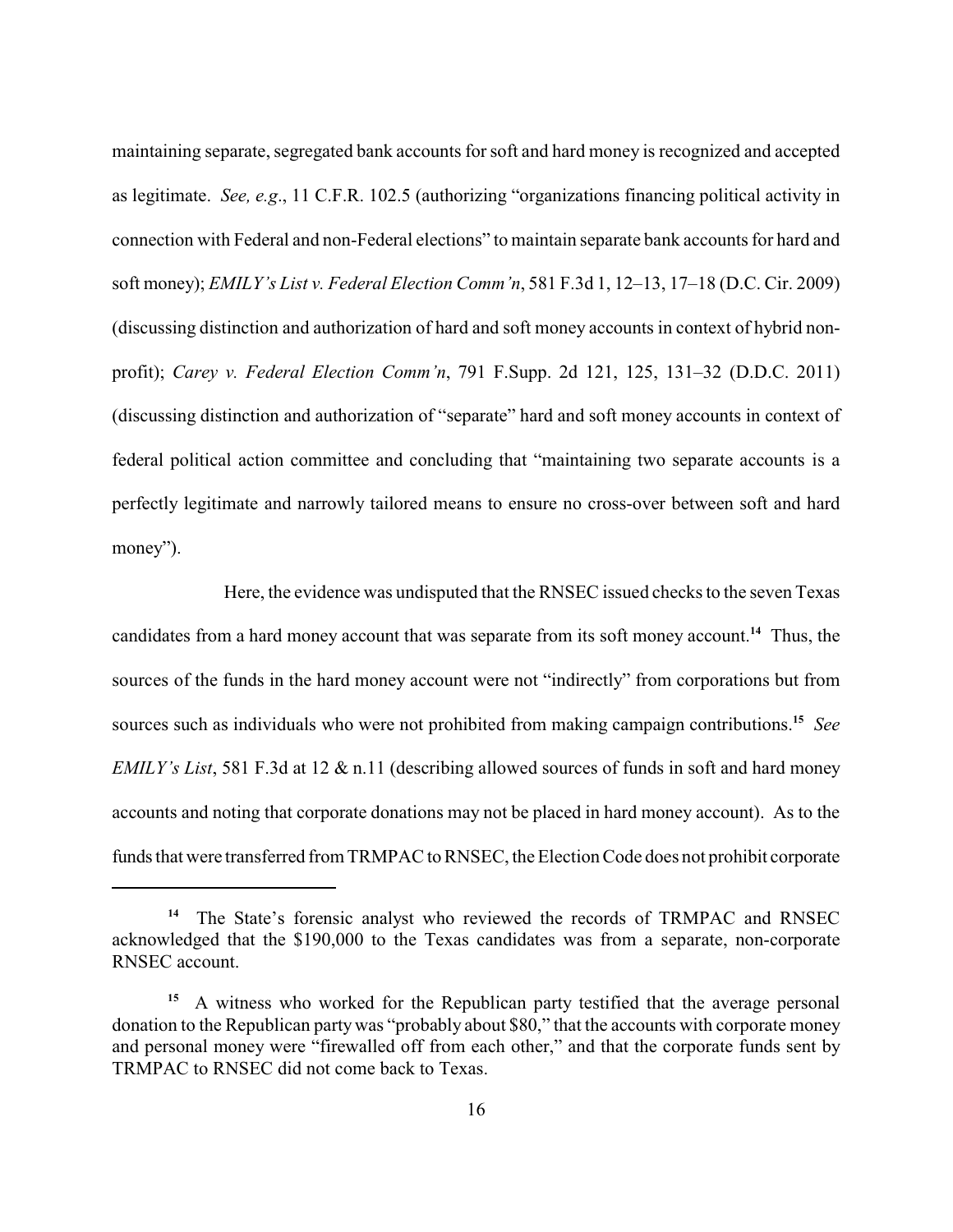funds from being sent out of Texas, RNSEC placed the funds in a soft money account, and RNSEC's accounts were not commingled. *See id.*; *see also* Tex. Ethics Advisory Opinion Nos. 208, 277.**<sup>16</sup>**

We also question the validity of the State's "agreement" theory. It was not a crime to conspire to violate the Election Code in 2002. *See Colyandro*, 233 S.W.3d at 870–71, 885. And, even if it was, the evidence does not support a finding that there was an "agreement" to illegally transfer corporate money to Texas candidates. There was no evidence that TRMPAC or RNSEC treated the corporate funds as anything but what they were, corporate funds with limited uses under campaign finance law. Rather, when viewed in the light most favorable to the verdict, the evidence showed an agreement to two legal monetary transfers: that TRMPAC transfer corporate money to RNSEC for use in other states and not in Texas in exchange for RNSEC transferring funds to Texas candidates out of a hard money account. Rather than supporting an agreement to violate the Election Code, the evidence shows that the defendants were attempting to comply with the Election Code limitations on corporate contributions.

Further, the State's "agreement" theory depends upon the combination of the transactions, conflating the predicate criminal activity, the making of "an agreement . . . to make a transfer" in violation of the Election Code, with the money laundering transaction. *See, e.g.*, *United States v. Harris*, 666 F.3d 905, 908–09 (5th Cir. 2012) (describing money laundering convictions

<sup>&</sup>lt;sup>16</sup> The jury was instructed:

The Election Code does not prohibit a corporation from making contributions and expenditures in connection with elections and measures in states other than Texas.

A general purpose political committee may use corporate contributions that it receives to make any contribution or expenditure that a corporation could make.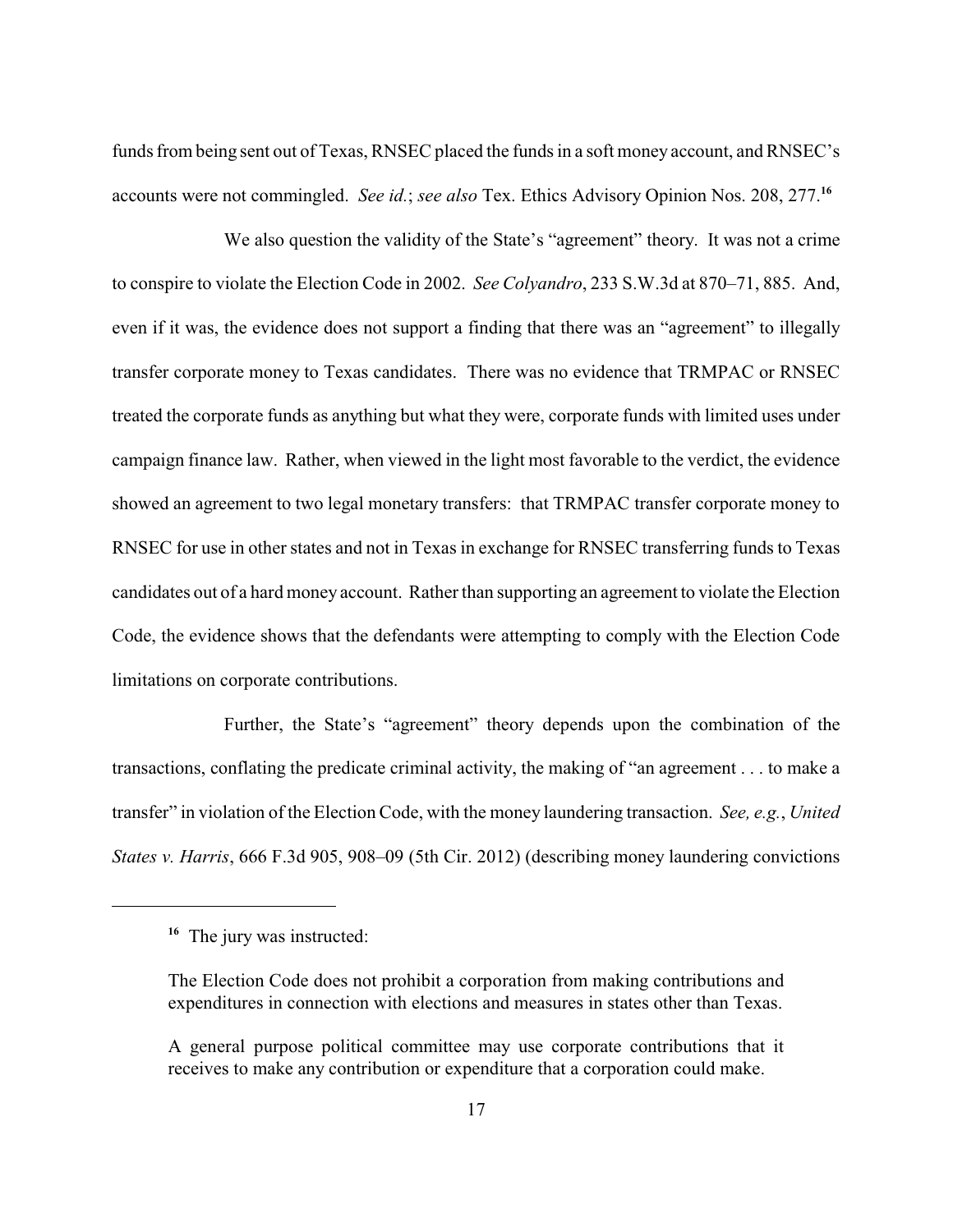that failed because, among other reasons, "the unlawful act was not yet complete"); *United States v. Butler*, 211 F.3d 826, 829 (4th Cir. 2000) (noting that federal money laundering statute "targeted only those transactions occurring after proceeds have been obtained from the underlying unlawful activity" and noting that funds are "criminally derived" if they are "derived from an already completed offense, or a completed phase of an ongoing offense" (citations omitted)); *United States v. Mankarious*, 151 F.3d 694, 706 (7th Cir. 1998) ("[T]he predicate offenses must produce proceeds before anyone can launder those proceeds."); *United States v. Edgmon*, 952 F.2d 1206, 1214 (10th Cir. 1991) ("Congress aimed the crime of money laundering at conduct that follows in time the underlying crime rather than to afford an alternative means of punishing the prior 'specified unlawful activity'. . . . We find that Congress intended money laundering and the 'specified unlawful activity' to be separate offenses separately punishable.").<sup>17</sup> Money laundering and Election Code violations are different offenses. The Texas money laundering statute, as applied here, is not simply an alternative means of punishing the alleged predicate offense. Money laundering is a subsequent offense separate from the alleged criminal activitythat is its predicate offense. *See, e.g.*, *United State v. Christo*, 129 F.3d 578, 579–81 (11th Cr. 1997) (reversing federal money laundering conviction where the "withdrawal of funds charged as money laundering was one and the same as the underlying criminal activity of bank fraud and misapplication of bank funds"). Here, the funds were only "derived from" the money-swap agreement after the transactions were complete, if at all.

<sup>&</sup>lt;sup>17</sup> The federal money laundering statute was passed "to criminalize the means criminals use to cleanse their ill-gotten gains." *United States v. Savage*, 67 F.3d 1435, 1441 (9th Cir. 1995).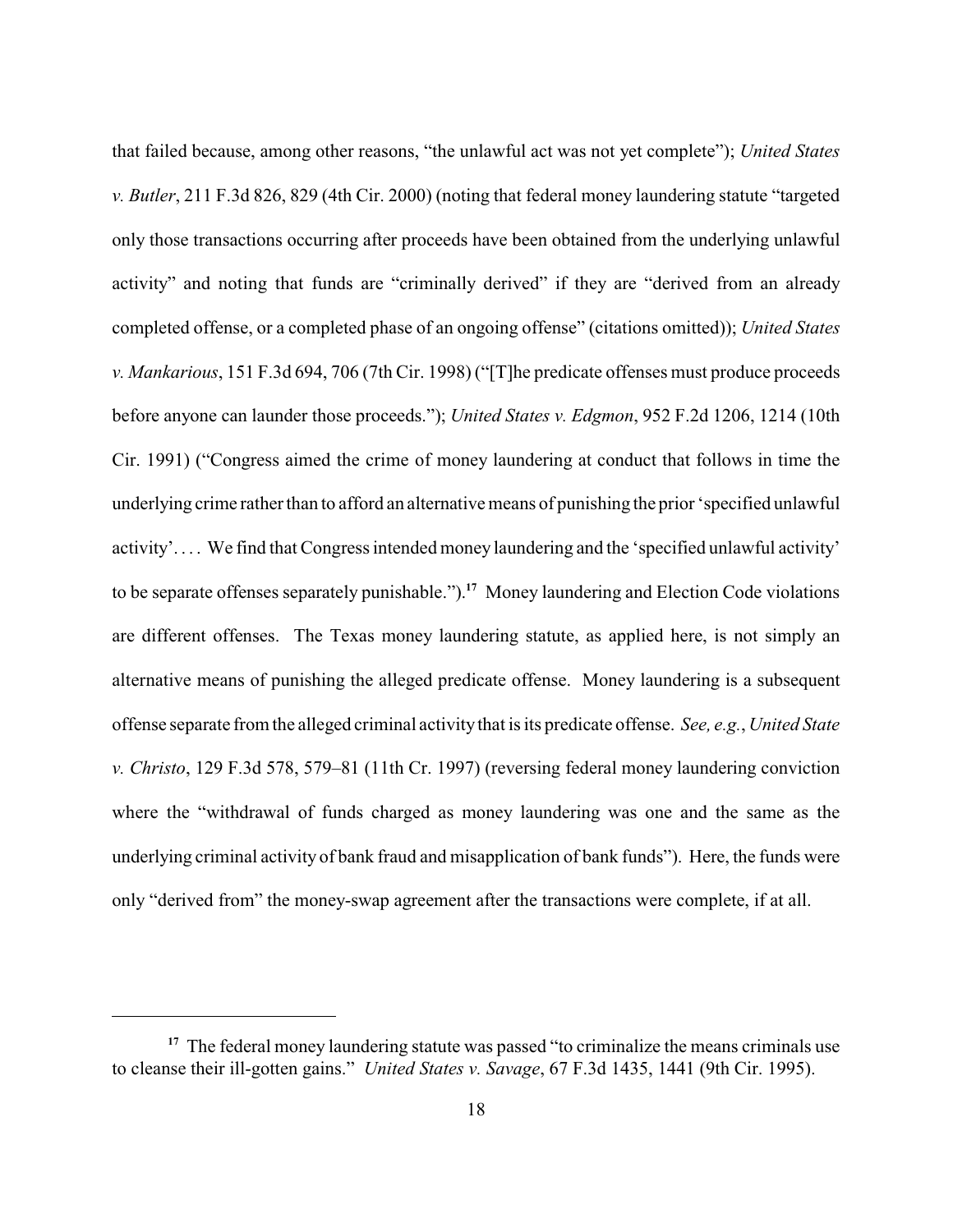Finally, even if we were to conclude that the corporate donations to TRMPAC or the agreement itself to the series of money transfers violated the Election Code, the State's charges as stated in the indictment were tied to the transfer from RNSEC to the seven Texas candidates. As stated above, the RNSEC issued the checks to the candidates from a separate, segregated account—a hard money account—which did not include corporate money. *Compare United States v. Loe*, 248 F.3d 449, 466–67 (5th Cir. 2001) (distinguishing "clean" and "dirty" money in same account in context of federal money laundering charges); *United States v. Ward*, 197 F.3d 1076, 1083 (11th Cir. 1999) ("When money is commingled, 'the illicitly-acquired funds and the legitimately-acquired funds … cannot be distinguished from each other….'" (citation omitted)), with *EMILY's List*, 581 F.3d at 12 & n.11 (recognizing practice of maintaining separate, segregated accounts in context of campaign finance laws). The sources of the funds in RNSEC's hard money account, such as contributions from individuals, were not "tainted." RNSEC deposited the corporate funds of \$190,000 in a soft money account and those funds were not commingled with the hard money account or otherwise used in Texas. Thus, the State failed in its burden to prove that the funds that were delivered to the seven candidates were ever tainted. *See* Tex. Penal Code § 34.02(a)(2); *Williams*, 235 S.W.3d at 750 (evidence presented must actually support a conclusion that defendant committed the crime that was charged).

The deficiency of the State's case is illustrated by the confusion displayed by the jury during deliberations. The money laundering statute required the State to prove that the funds involved in the transaction were the "proceeds of criminal activity." *See* Tex. Penal Code § 34.02(a)(2). Essentially, if the funds were not "proceeds of criminal activity," the subsequent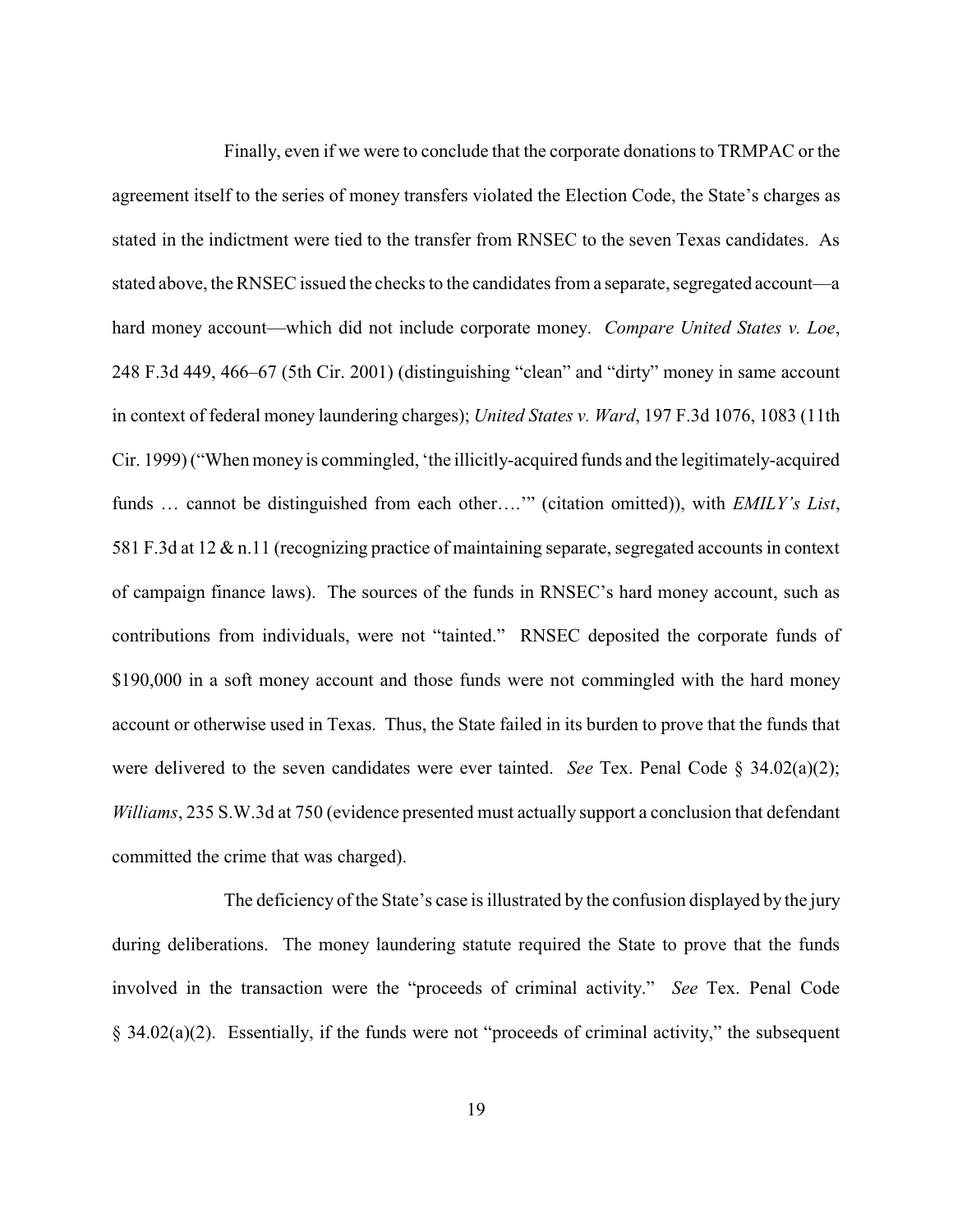transaction was not money laundering. *See, e.g.*, *King v. State*, 254 S.W.3d 579, 580–85 (Tex. App.—Amarillo 2008, no pet.) (holding evidence legally insufficient, and distinguishing casewhere there was "a nexus between the money and some criminal activity that had previously taken place"); *see also United States v. Butler*, 211 F.3d 826, 830 (4th Cir. 2000) ("Put plainly, the laundering of funds cannot occur in the same transaction through which those funds first become tainted by crime.").

During deliberations, the jury asked the trial judge that question of law in this way: "Can it constitute money laundering if the moneywasn't procured by illegal means originally?" The request for an instruction on the law was proper. *See* Tex. Code Crim. Proc. art. 36.27 (The trial court "shall answer any such communication in writing."); *Gamblin v. State*, 476 S.W.2d 18, 20 (Tex. Crim. App. 1972) (The statute "requires the court to answer communications of the jury and give additional instructions upon questions of law when the request is proper."). The proper answer to the question is "no." The jury's question about the law was not answered, however; the court simply referred the jury to the court's charge.

Later, during deliberations, the jury asked the question again: Does the money "have to be illegal at the start of the transaction" Again, the question was a proper one, and the answer to that re-phrasing of the same question is "yes." Otherwise, the funds would not be "proceeds of criminal activity." But the prosecutor argued to the trial judge that the money could be obtained legally and still be laundered. The trial court did not answer the jury's question of law, but once again simply referred the jury to the jury charge that was questioned.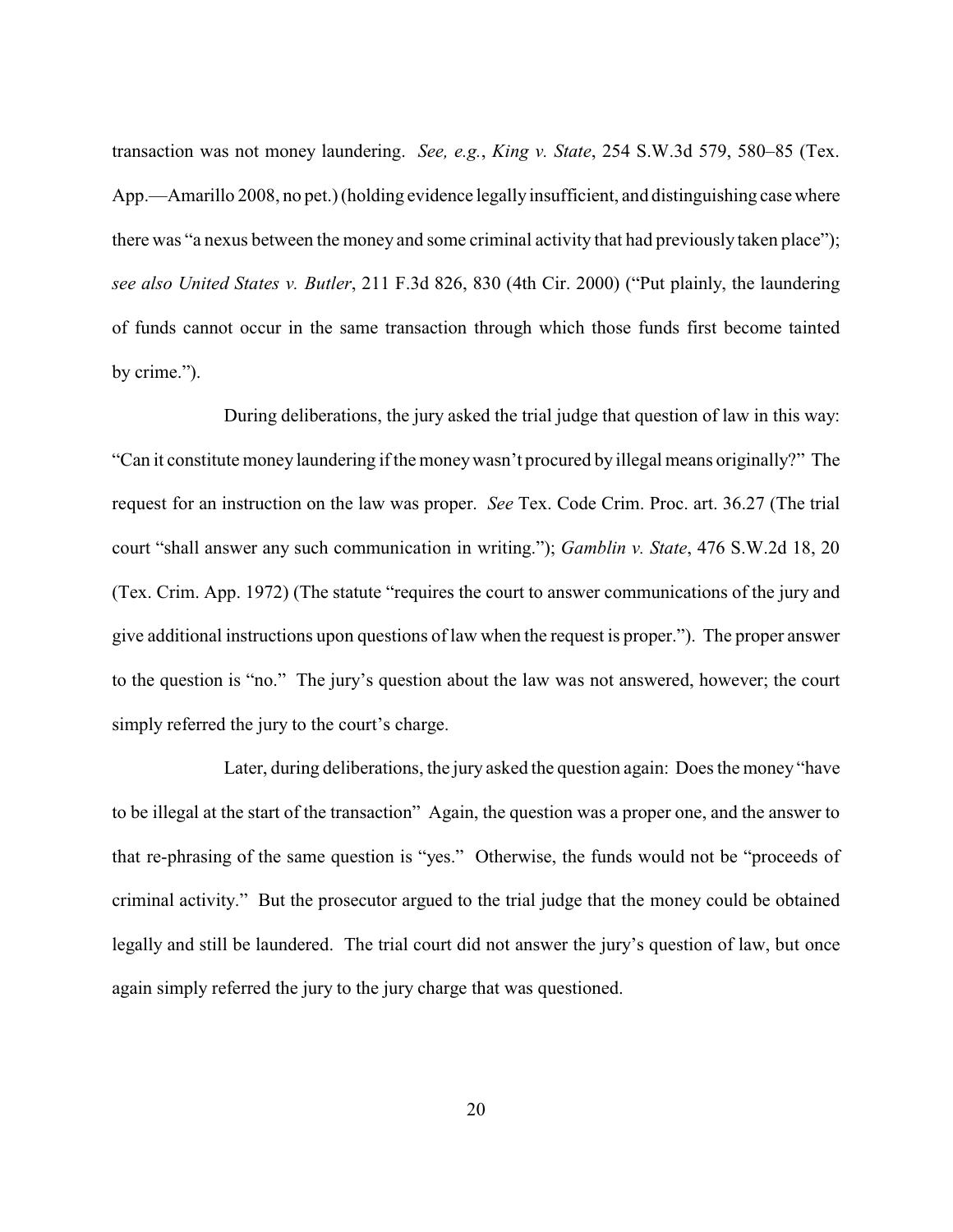While the jury was in the jury room deliberating, the prosecutor, addressing the jury's questions, argued to the trial judge:

Well, Your Honor, I feel a little bad for the jury because I think it is evident from their questions that they are confused about the law.

. . . .

And they are just expected to be arbitrators of the facts, not the law. And I think we've put them in an uncomfortable position of trying to decide what the law is, which is not their job.

As the prosecutor commented, the jury should not have been placed in the "uncomfortable position of trying to decide what the law is, which is not their job." The jury's questions to the trial judge, along with the prosecutor's argument in response, point to the lack of evidence showing that the funds involved in the transaction were the proceed of criminal activity. The State did not prove the funds were "illegal at the start of the transaction" or "procured by illegal means originally," as phrased by the jury in the two questions about the law. The lack of legally sufficient evidence that the funds were "proceeds of criminal activity" requires an acquittal.

# **CONCLUSION**

Based on the totality of the evidence, we conclude that the evidence presented does not support a conclusion that DeLay committed the crimes that were charged. *See Williams,*235 S.W.3d at 750; *see also United States v. Grossman*, 117 F.3d 255, 261 (5th Cir. 1997) (concluding that evidence legallyinsufficient to sustain conspiracycount where evidencewas legally insufficient to sustain substantive counts forming basis for object of conspiracy); *United States*